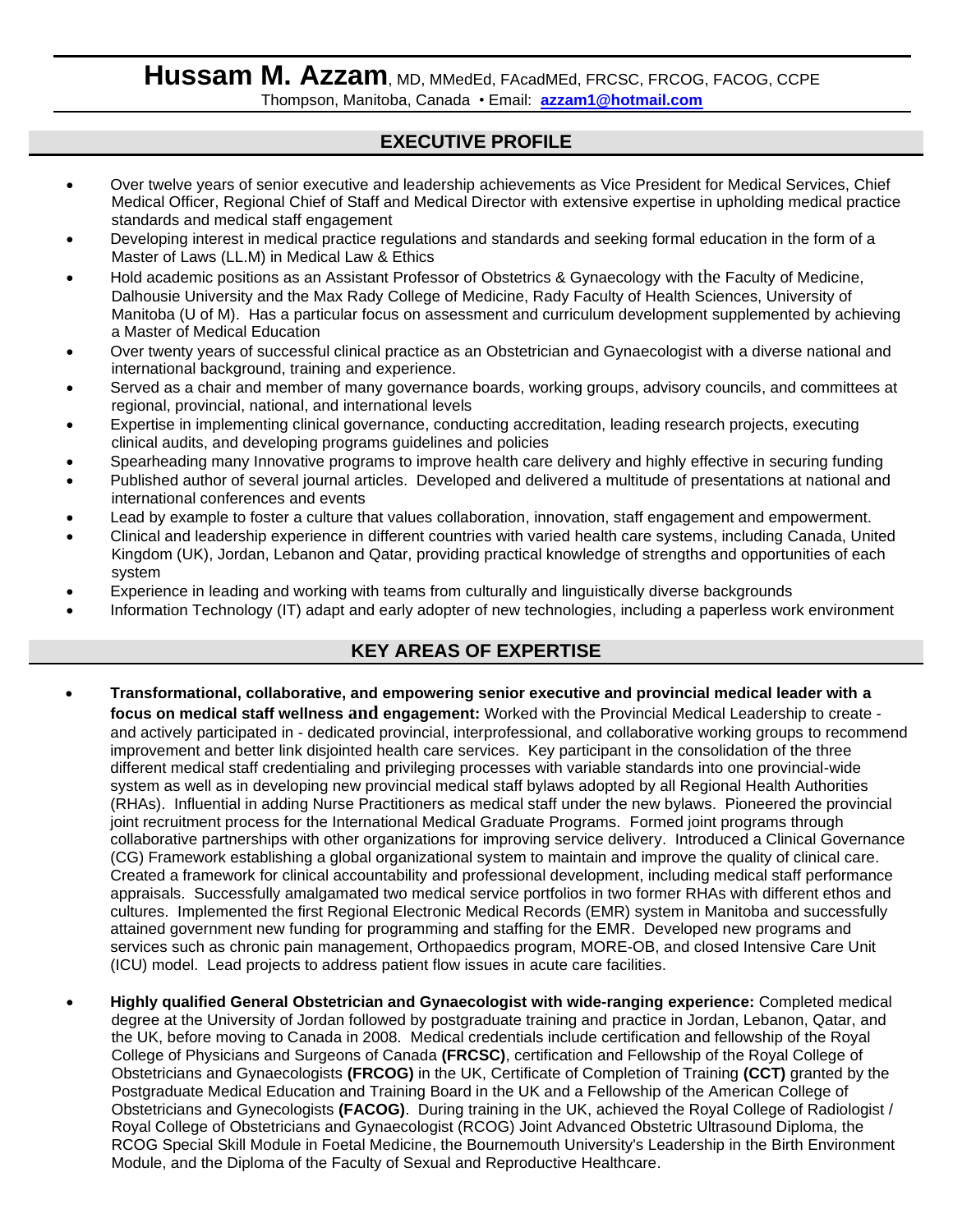- **Established educator and medical education champion:** In addition to achieving a master's degree in medical education (MMedEd) and other medical education qualifications, awarded Fellowship (FAcadMEd) by the Academy of Medical Educators, UK in 2015, acknowledging contributions to medical education.Transformed Thompson General Hospital (TGH) to be a centre of excellence in medical education and training, which is sought after by learners. Established multiple partnerships with various departments in the U of M. Successful in securing funding for education and teaching programs to financially support learners as well as provide free electronic access for all learners and staff to the latest evidence-based programs such as Up-To-Date. Actively involved in the selection and assessment of medical students and residents. As a certified Educational Supervisor, practiced this role with different levels of learners and colleagues through orientation, regular appraisals, as well as formative and summative assessments. Participated in several task groups working on modernization and renewal of curriculums for the Colleges of Medicine and Midwifery. Developed curriculum for local medical schools' chapters in both Canada and the UK. As Advanced Life Support in Obstetrics (ALSO) Faculty Advisor and Advances in Labour and Risk Management (ALARM) Course Director, uphold the philosophy, maintain high standards of teaching on courses and act as a role model.
- **Regional and national scholar:** Chaired the Society of Obstetricians and Gynaecologists of Canada (SOGC) Clinical Practice Obstetrics Committee since 2012. Led the development of multiple national obstetrics clinical Guidelines and statements. Currently working with researchers, clinicians, and scientists in developing new national guidelines. Contributed as an author and reviewer of many regional and national clinical and non-clinical guidelines, protocols and policies. Functioned as the executive research lead in the NRHA for eight years, promoting research projects as well as supporting experts to process, review, and recommend approval of all research applications.
- **Accreditation and medical standards expert:** Certified Accreditation Canada Surveyor since 2011. Participated in multiple national surveys; evaluating health organizations of all sizes and providing expertise in best practices in the delivery of health care. Instrumental in helping own organizations achieve accreditation by implementing education sessions for boards and staff, focusing on patient safety, quality improvement, and mock tracers.
- **Mentor and coach:** Appointed senior staff and medical leaders such as chiefs of staff, medical directors, directors, heads of services and managers. Meet with direct reporting staff and leaders regularly to provide positive and constructive feedback and help them to self-identify areas of improvement. Provide support in skill development and decision-making processes by utilizing mentoring and coaching techniques as appropriate. Cultivate excellent relationships with staff at all levels and support front-line staff and learners in a similar manner. Nominated twice for the Mentor of the Year Award in the Royal College of Physicians and Surgeons of Canada Region 2.
- **Skilled in corporate governance and financial management:** Elected to the SOGC Board of Directors in 2012. Appointed as the chair of the SOGC Obstetrics Clinical Practice Committee and a member of the SOGC Finance Committee. In recognition of my contributions during tough fiscal realities, asked to represent the SOGC on the Salus Global Finance Committee and, in 2018, elected by the SOGC board and membership for the position of the SOGC treasurer. Elected in 2016 for a one-year term in the CPSM Council and served as the co-chair for the CPSM Complaint Committee and a member of the CPSM Executive Committee. Served on the Diagnostic Service Manitoba (DSM) Board of Directors and was a member of the DSM Governance Committee from 2010 to 2016.

## **QUALIFICATIONS AND PROFESSIONAL DESIGNATIONS**

## **LEADERSHIP, MANAGEMENT, MEDICAL LAW AND ETHICS:**

- **Master of Laws (LL.M) in Medical Law & Ethics**, De Montfort University (DMU) in Leicester, UK, expected 2023
- **Canadian Certified Physician Executive (CCPE)**, Canadian Society of Physician Leaders, Canada, 2011 & Recertified in 2016:

The CCPE credential is the only national standards-based assessment for physicians in leadership roles in Canada. Candidates are assessed for approved leadership competencies involving quantitative and qualitative components. Distinguished as the first physician in Manitoba to achieve a CCPE.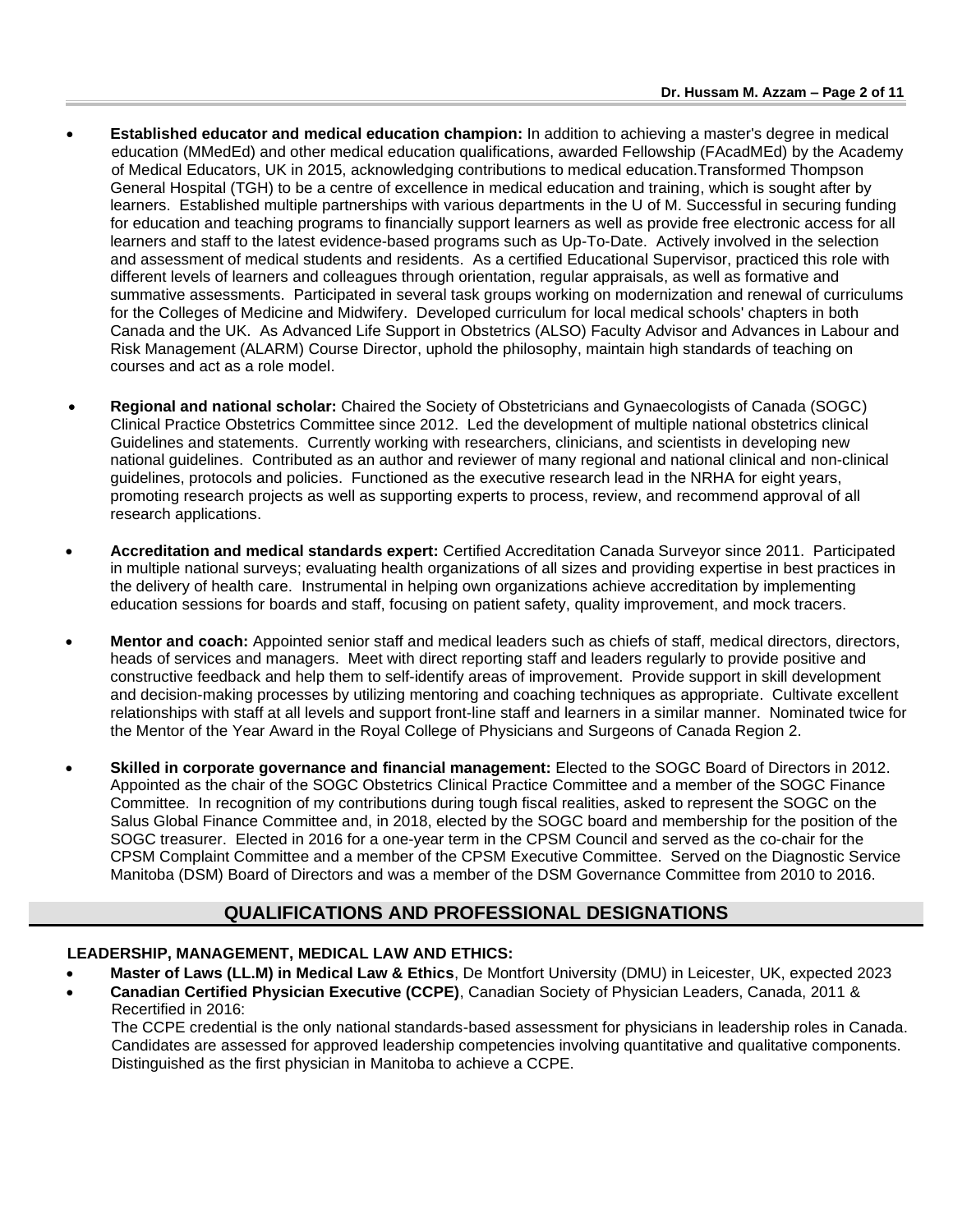• **Leadership in the Birth Environment Module**, Bournemouth University, UK, 2007:

This module was designed for professionals to provide successful interprofessional leadership strategies in overseeing maternity wards and birthing centres, focusing on developing effective and safe practices and learning environments and developing personal and professional effectiveness.

• **Fellowship in Professional Development**, Wessex Institute, UK, 2006-2008: The main goal was to create a culture where junior doctors (medical residents) were involved in designing and executing various small projects to improve health care services and address trainees' own professional development needs. Facilitated preparation workshops, supervised project leads, liaised with all stakeholders, and monitored project operations and progress.

### **MEDICAL:**

- **Fellowship** (**FRCOG**), Royal College of Obstetricians and Gynaecologists (RCOG), UK, 2018
- **Certification in Obstetrics and Gynaecology** and **Fellowship** (**FRCSC**), Royal College of Physicians and Surgeons of Canada (RCPSC), 2011
- **Fellowship (FACOG)**, American Congress of [Obstetricians and Gynecologists](http://www.acog.org/) (ACOG), USA, 2010
- **Certificate of Completion of Training** (**CCT**), Postgraduate Medical Education and Training Board, UK, 2008
- **Advanced Obstetric Ultrasound Diploma**, Royal College of Radiologists (RCR) / RCOG, UK, 2008
- **Special Skill Module in Fetal Medicine**, RCOG, UK, 2007
- **Certification in Obstetrics and Gynaecology** and **Membership** (**MRCOG**), RCOG, UK, 2006
- **Diploma of the Faculty of Sexual and Reproductive Healthcare (DFSRH)**, UK, 2005
- **Certificate of Completion of Residency, Obstetrics and Gynaecology**, Hamad Medical Corporation, Qatar, 2001
- **Bachelor of Medicine and Bachelor of Surgery (MBBS)**, Faculty of Medicine, Jordan University, Jordan, 1996

### **MEDICAL EDUCATION:**

- **Master of Medical Education (MMedEd)**, Winchester University, UK, 2014
- **Certified Education Supervisor**, College of Physicians and Surgeons of Manitoba (CPSM), 2016
- **Certified Instructor & Course Director**, Advances in Labour and Risk Management (ALARM), Canada, 2016
- **Fellowship (FAcadMEd)**, Academy of Medical Educators, UK, 2015
- **Clerkship Director Certificate**, Clerkship Director School, Association of Professors of Gynaecology & Obstetrics (APGO), USA, 2012
- **Postgraduate Diploma in Advanced Educational Studies (PGDAES)**, Winchester University, UK, 2010
- **Postgraduate Certificate in Advanced Educational Studies (PGCAES**), Winchester University, UK, 2009
- **Fellowship in Medical Education**, Wessex Institute, UK, 2006-2008. Fulfilled role as a lead educator for undergraduate and postgraduate learners in Winchester Hospital.
- **Certified Instructor & Faculty Advisor**, Advanced Life Support in Obstetrics (ALSO), UK and Canada, 2007
- **Certified Education Supervisor**, Wessex Institute, UK, 2007

# **AWARDS, PRIZES, AND SCHOLARSHIPS**

- **SOGC Regional Achievement Award**, Central Region, 2017
- **RCPSC Regional Mentor of the Year Award Nominee** (Manitoba and Saskatchewan), 2011 and 2012
- **Manitoba's Health Innovation Award** (Knowledge Transference and Training Category), 2011
- **Royal Bolton Hospital Best Clinical Audit Prize**, 2002
- **Qatari Government Scholarship** (for the study of medicine), 1986

## **EMPLOYMENT AND PROFESSIONAL EXPERIENCE**

**03/2022 – Present** • **ASSOCIATE PROFESSOR, OBSTETRICS AND GYNAECOLOGY** • Max Rady College of Medicine, Rady Faculty of Health Sciences, University of Manitoba • MB

**11/2011 – Present** • **SURVEYOR** • Accreditation Canada • Ottawa, ON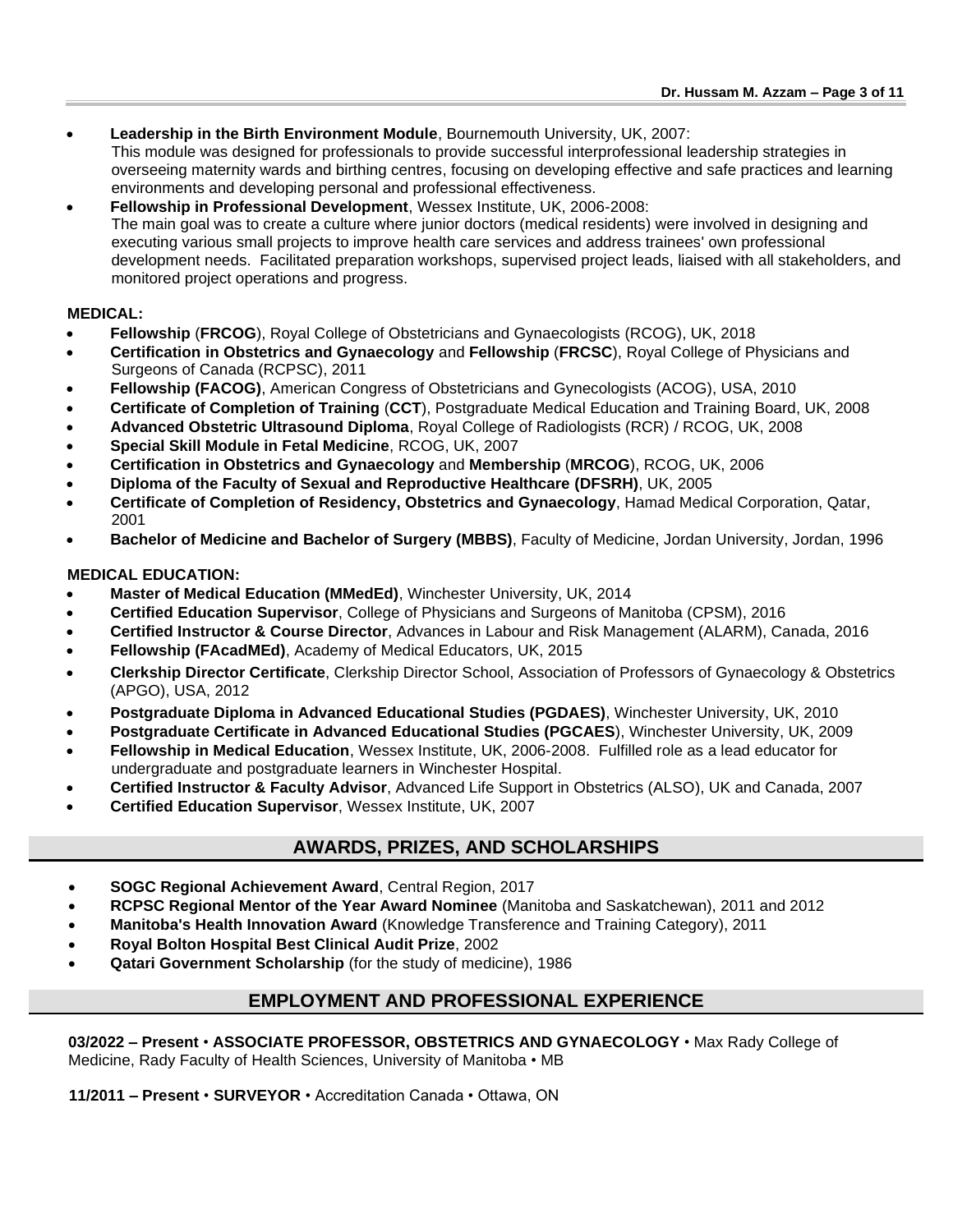**08/2008 – Present** • **CONSULTANT, OBSTETRICS AND GYNAECOLOGY** • NORTHERN HEALTH AUTHORITY (NRHA) • Thompson, MB

**01/2017 – Present** • **PRESIDENT AND HEALTH CARE SYSTEMS CONSULTANT** • Olive Branch Consultancy • Winnipeg, MB

**03/2020 – 02/2021** • **DEPUTY OPERATION DIRECTOR FOR THE HOSPITALS BASED DIVISION, OPERATIONS BRANCH** • Health PEI • Charlottetown, Prince Edwards Island (PE)

**01/2018 – 06/2022** • **ASSISTANT PROFESSOR, OBSTETRICS AND GYNAECOLOGY** • Queen Elizabeth Hospital (QEH), Faculty of Medicine, Dalhousie University • Nova Scotia (NS)

**07/2017 – 09/2021** • **CONSULTANT, GENERAL OBSTETRICS AND GYNAECOLOGY** • Health PEI • Charlottetown, Prince Edwards Island (PE)

**07/2017 – 02/2021** • **MEDICAL DIRECTOR** • QEH, Health PEI • Charlottetown, Prince Edwards Island (PE)

**11/2016 – 02/2017** • **CHIEF MEDICAL OFFICER (CMO) AND EXECUTIVE DIRECTOR, CLINICAL PROGRAMS** • St. Boniface Hospital (SBH) • Winnipeg Regional Health Authority (WRHA) • Winnipeg, MB

**05/2012 – 09/2016** • **MEDICAL DIRECTOR** • Northern Consultation Centre (NCC), NRHA • Thompson, MB

**02/2009 – 03/2022** • **ASSISTANT PROFESSOR, OBSTETRICS AND GYNAECOLOGY** • NCC and TGH, Max Rady College of Medicine, Rady Faculty of Health Sciences, University of Manitoba • MB

**08/2008 – 06/2016** • **VICE PRESIDENT, MEDICAL SERVICES, CHIEF MEDICAL OFFICER (CMO) AND LEAD FOR CLINICAL GOVERNANCE AND RESEARCH** • NRHA • Thompson, MB

**06/2012 – 02/2013** • **HONORARY CONSULTANT, OBSTETRICS AND GYNAECOLOGY** • Great Western Hospitals NHS Foundation Trust **•** Swindon, UK

**04/2007 – 03/2008** • **MEDICAL EDUCATION FELLOW** • Faculty of Professional Development • Wessex Institute **•**  Southampton, UK

**03/2006 – 09/2006** • **PROFESSIONAL EDUCATION FELLOW** • Faculty of Professional Development • Wessex Institute **•**  Southampton, UK

**02/2002 – 08/2008** • **SENIOR SPECIALIST REGISTRAR, SPECIALIST REGISTRAR and SENIOR HOUSE OFFICER, OBSTETRICS AND GYNAECOLOGY** • Royal Hampshire, Poole, South Tyneside, and Royal Bolton Hospitals • UK

**10/1997 – 02/2002** • **SENIOR RESIDENT AND RESIDENT DOCTOR, OBSTETRICS AND GYNAECOLOGY** • Women's Hospital, Hamad Medical Corporation • Doha, Qatar

**07/1997 – 10/1997** • **SENIOR HOUSE OFFICER / Medical Intern, GENERAL SURGERY** • Makassed General Hospital-American University • Beirut, Lebanon

**06/1996 – 06/1997 • ROTATING INTERN, GENERAL SURGERY, OBSTETRICS & GYNAECOLOGY, PAEDIATRICS, AND INTERNAL MEDICINE** • University of Jordan & Ministry of Health • Amman, Jordan

## **VOLUNTEER LEADERSHIP APPOINTMENTS**

#### **06/2018 – Present** • **TREASURER** • SOGC • Ottawa, ON

- Chairs the SOGC finance committee.
- Work closely with the Chief Financial Officer on all fiscal and budgeting matters.
- Elected by the board and then by the membership at large for three years term.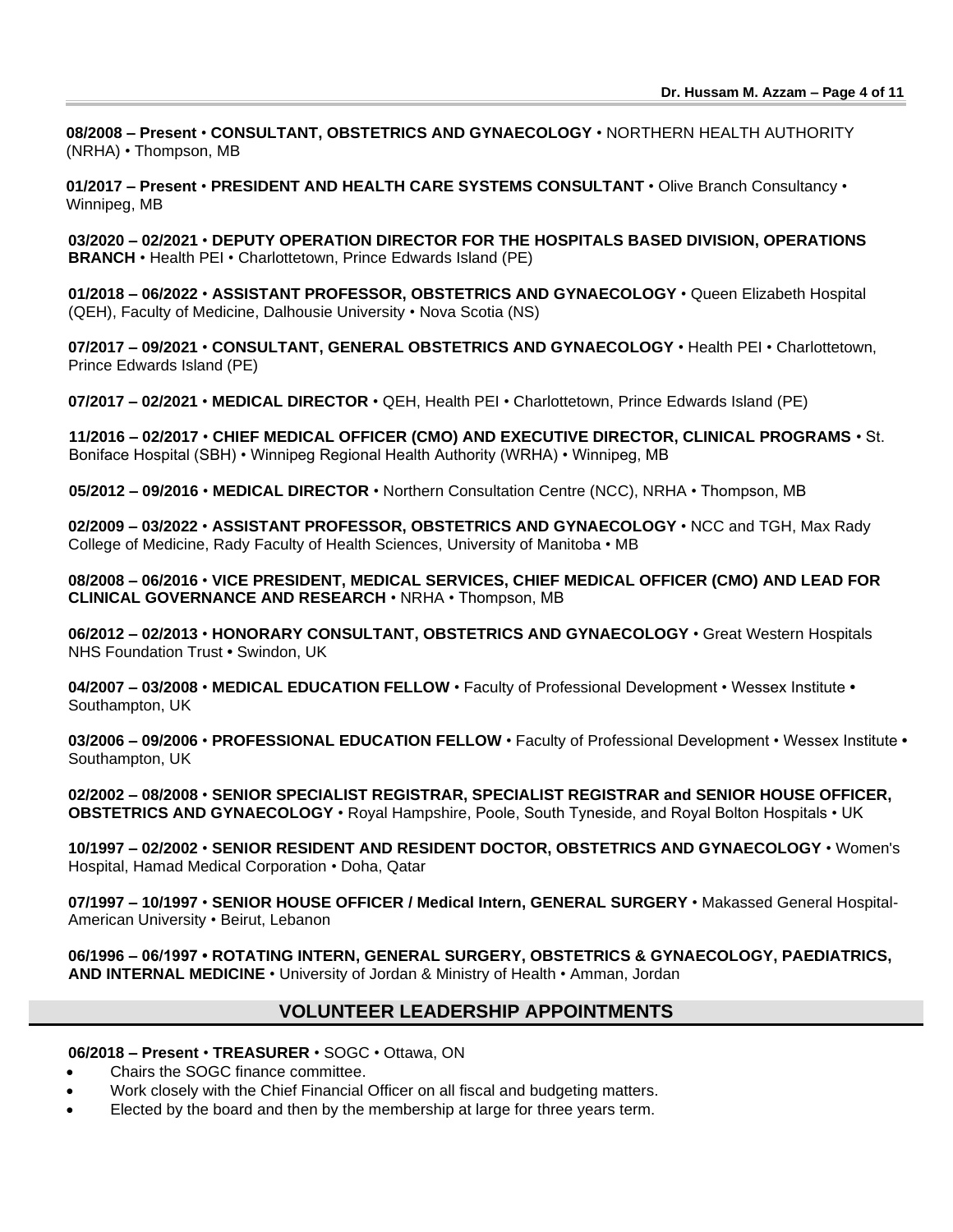### **06/2012 – Present** • **DIRECTOR, BOARD OF DIRECTORS** • SOGC • Ottawa, ON

- Supported the development of a new governance model and developed the organization's strategic plan.
- Elected to represent 3500 members in this leading association focusing on women's health on a global level.

#### **06/2012 – 06/2019** • **CHAIR, CLINICAL OBSTETRICS COMMITTEE** • SOGC • Ottawa, ON

#### **01/2016 – 01/2017** • **COUNCILLOR, COLLEGE COUNCIL •** CPSM • Winnipeg, MB

• Elected by the northern district to represent physicians on the CPSM Council.

#### **04/2011 – 06/2016** • **DIRECTOR, BOARD OF DIRECTORS** • DSM • Winnipeg, MB

• Nominated by the Board of Chairs/Directors of the Regional Health Authorities of Manitoba and appointed by the Minister of Health. Provide strategic leadership and collaborate with the health care community in providing clinical, scientific, operational, and personnel expertise.

#### **05/2005 – 08/2008** • **SPECIAL POLICE CONSTABLE / OFFICER** • DORST POLICE • Bournemouth, Dorset, UK

- Been through the same selection process for regular police officers and passed the same rigorous educational and physical testing.
- Graduated with the same skills and powers as regular police officers
- Performed many policing duties on my own time as a volunteer / Special police officer.

# **CLINICAL AUDITS AND RESEARCH EXPERIENCE**

#### **RESEARCH:**

- **Utilization of HIV Point of Care Testing in Rural ERs** TGH 2014 2015
- **Pass or fail, is this really the question? An enquiry into assessment tools used in the University of Manitoba, Faculty of Medicine, Obstetrics and Gynaecology clerkship in Thompson General Hospital, Northern Health Region, Manitoba, Canada** • TGH, U of M and Winchester University • 2012 – 2014
- **Ectopic Pregnancy in Northern Manitoba** TGH 2012 2013
- **Breast Feeding Initiation and Maintenance in NRHA** TGH 2010
- **Effects of Dose-delivery Time Interval on Cord Blood Levels of Diamorphine and its Effect on APGAR Scores and Neonatal Respiration •** Royal Bolton Hospital • 2002
- **Medical Management of Missed Miscarriages: Mifepristone & Misoprostol Vs. Only Misoprostol** Royal Bolton Hospital • 2002
- **Outcome of Grand and Great Grand Multiparity** Women's Hospital (Qatar) 2000
- **Effects of Diabetes on Pregnancy Outcomes** Women's Hospital (Qatar) 2000
- **Peripartum Hysterectomy in the State of Qatar**  Women's Hospital (Qatar) 1999

#### **CLINICAL AUDITS:**

- **Managing Diabetic Pregnant Women Near Term** TGH 2010
- **Preoperative Referral to Quitters Service** Winchester and Eastleigh NHS Trust 2008
- **Outcome of Twin Management** Winchester and Eastleigh NHS Trust 2007
- **Repeated Surgical Evacuation of Retained Products of Conception** Dorset County Hospital 2006
- **Management of Third and Fourth Degree Perineal Tear** Poole Hospitals NHS Trust 2004
- **Classification and Categorization of Caesarean Section** Poole Hospitals NHS Trust 2004
- **Management of Post Menopausal Bleeding/Rapid Access Clinic** South Tyneside District Hospital 2003
- **Medical Management of Missed Miscarriages, Mifepristone & Misoprostol Vs. Only Misoprostol** •
- Royal Bolton Hospital 2002
- **Management of Singleton Breech Presentation at Term** Royal Bolton Hospital 2002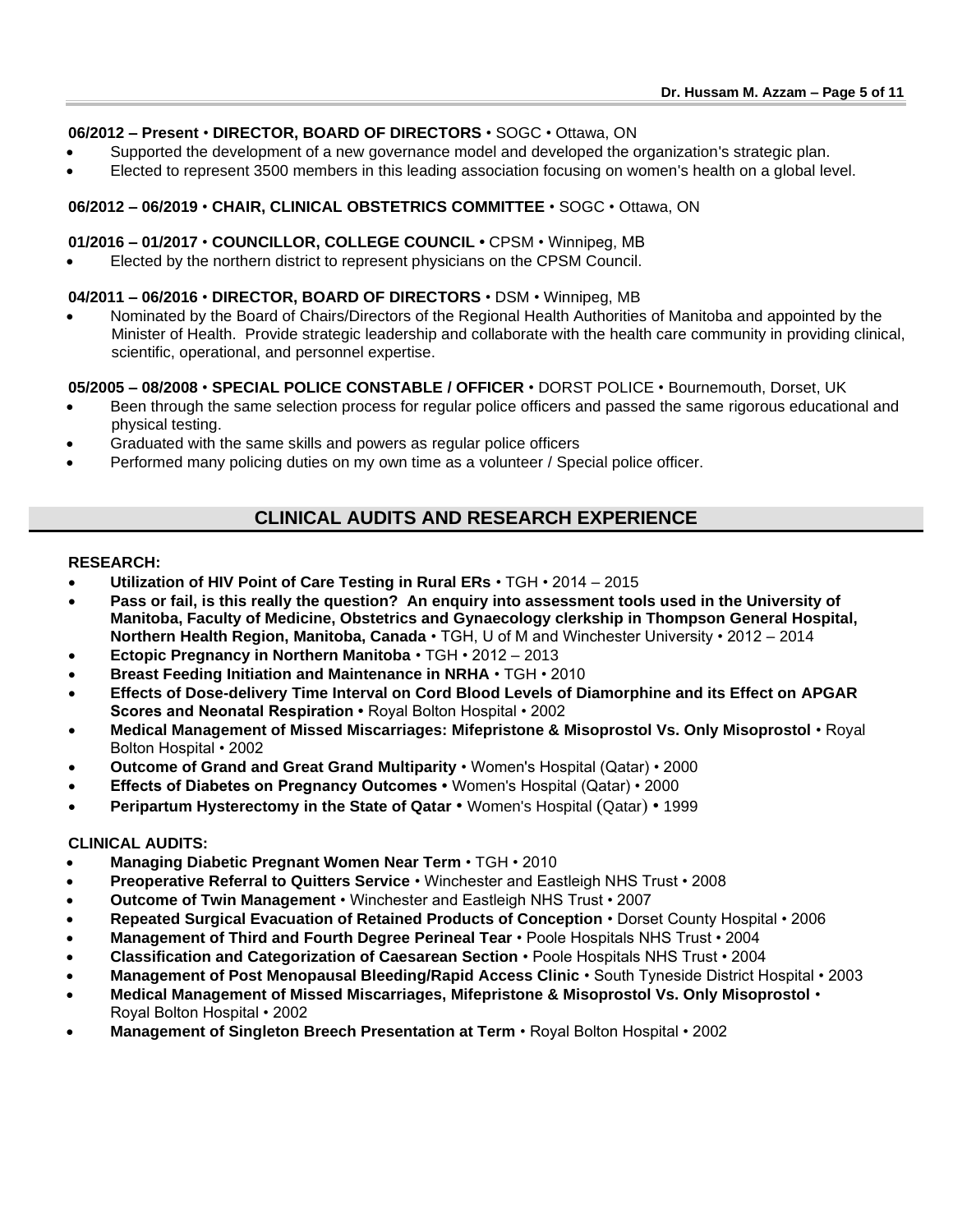## **PUBLICATIONS**

- Gu, J., Karmakar-Hore, S., Hogan, M., Azzam, H., Barrett, J., Adrian Brown, A., Cook, J., Jain, V., Melamed, N., Smith, G., Zaltz, A., Gurevich, Y., (2020). **Examining Caesarean Section Rates in Canada Using the Modified Robson Classification–full publication**, *Journal of Obstetrics and Gynaecology Canada (JOGC),* Volume 42, No. 06, pp757-763.
- Dore, S., Ehman, W., Azzam, H., Basso, M., Bow, M., Morin, F., Mundle, W., Rivard, L., Sawchuck, D., Wilson, K., Young, D., (2020). **Fetal Health Surveillance: Intrapartum Consensus Guidelines–full publication**, *Journal of Obstetrics and Gynaecology Canada (JOGC), Volume 42, No. 03, pp316-348.*
- Campbell, K., Carson, G., Azzam, H., (2019). **Statement on Planned Homebirth–full publication**, *Journal of Obstetrics and Gynaecology Canada (JOGC)*, Volume 41, No. 02, pp223-227.
- Campbell, K., Azzam, H., Rowe, H., Lane, C. (2016). **Nausea and Vomiting in Pregnancy–full publication**, *Journal of Obstetrics and Gynaecology Canada (JOGC),* Volume 38, No.12, pp1127-1137.
- Lee, L., Dy, J., Azzam, H. (2016). **Management of Spontaneous Labour at Term in Healthy Women–full publication**, *Journal of Obstetrics and Gynaecology Canada (JOGC)*, Volume 38, No. 9, pp843-865.
- Mustafa, A., Azzam, H. M., Azzam, L. (2016). **A Case Report of a Primary Intususseption in Pregnancy–full publication***, American Journal of Medical Case Reports, 2016, Vol. 4, No. 11, 357-360.*
- Mustafa, A., Azzam, L., Azzam, H. M. (2015). **Case Report of a Struma Ovarii–full publication,** *American Journal of Medical Case Reports*, Volume 4, No. 8, pp272-274.
- Azzam H., Dayyana, S., Tomplinson, J. (2012). **The Dilemma of Bilateral Tubal Pregnancy: Case Report and Literature Review–full publication***, Journal of Clinical Case Reports,* Volume 2, Issue 14.
- Azzam H.M., Daayana S., and Bankroft K. (2012). **Spontaneous Rupture of the Uterine Artery–full publication**, *Science Journal of Medicine and Clinical Trials,* Volume 2012.
- Azzam, H., Khenyab, N., Saleh, N., and Azzam, L. (2005). **Emergency Peripartum Hysterectomy–full publication/research**, *Pan Arab Medical Journal*, Volume 2, No. 4, August.
- Azzam, H., Khenyab, N., Saleh, N., and Azzam L. (2006). **Non-puerperal Uterine Inversion: Case Report– full publication**, *Pan Arab Medical Journal*, Volume 2, No. 7, December.
- Ahmed, B., Khenyab, N., Saleh, N., Azzam, H., and Almohanadi, H. (2005). **Pregnancy Outcome in Grand and Great Grand Multiparity–full publication/research**, *The Qatar Medical Journal,* Volume 14, No.1, June.
- Azzam H. et. al. (2002). **Medical Management for Missed Miscarriage–abstract**, *The Transactions of the North of England Obstetrical & Gynaecological Society*, New Series, Volume 12.

## **SPEAKING ENGAGEMENTS AND PRESENTATIONS**

### **NATIONAL/INTERNATIONAL:**

- **Nausea and Vomiting in Pregnancy–oral presentation** SOGC West/Central CME Banff, AB 2017
- **Evidence for the Second Stage of Labour**–oral presentation SOGC West/Central CME Banff, AB 2016
- **Pass or Fail. Is this Really the Question? A Canadian Prairie Experience**–oral presentation Medical Education Research Forum • University of Winchester • Winchester, UK • 2015
- **Ectopic Pregnancy in Northern Manitoba, are we Different?**-oral presentation Annual Medical Conference SOGC • Ottawa, ON • 2012
- **Factors Affecting the Duration of Babies Being Breastfed**–oral presentation Maternal and Child Healthcare Services in Manitoba Annual Round Table: Evidence to Action • Winnipeg, MB • 2011
- **Factors Affecting the Duration of Babies Being Breastfed**–poster presentation Health Innovations Conference • Winnipeg, MB • 2011
- **Skin to Skin in Caesarean Section, Myth and Reality, My Journey and Convictions**–oral presentation Baby-Friendly Manitoba, Leading Best Practice & Sharing Success Conference • Winnipeg, MB • 2011
- **Factors Predicting the Duration of Breast Feeding in the NRHA**–oral presentation Manitoba Baby-Friendly Education • Winnipeg, MB • 2011
- **Second Ectopic Pregnancy, Out of the Box Case Management–poster presentation RCOG's 8<sup>th</sup> International** Scientific Meeting in Obstetrics and Gynaecology • Abu Dhabi, UAE • 2009
- **Advanced Access in Primary Healthcare**–oral presentation Health Innovations Conference Winnipeg, MB 2009
- **Lessons Learned, our Experience**–keynote speaker The Second International (H1N1) Swine Flu Conference Toronto, MB • 2009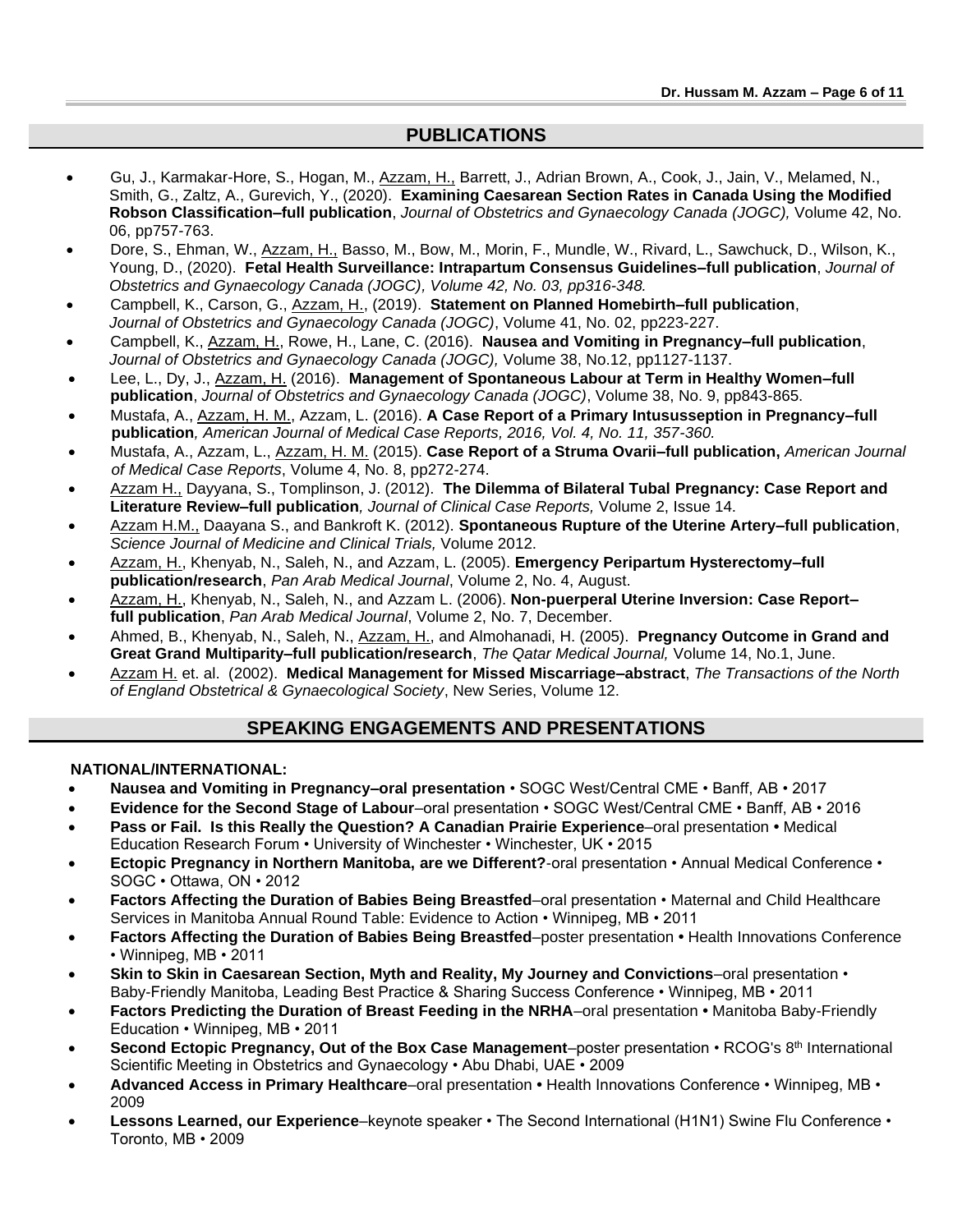- **Management of Twin Pregnancy**–poster presentation RCOG's 7th International Scientific Meeting Montreal, QC • 2008
- **Primary Sclerosing Cholangitis - Not your Every Day Antenatal Case**–poster presentation RCOG's 7th International Scientific Meeting. Montreal, QC • 2008
- **Third and Fourth Degree Perineal Tears**–poster presentation 31st British International Congress of O & G London, UK • 2007
- **Non-Elective Caesarean Section, NICE or Not NICE, This Is the Question?**–poster presentation 31st British International Congress of O & G, London, UK • 2007
- **Becoming a Doctor for the Final Year Medical Student**–oral presentation Southampton University Southampton, UK • 2006
- **My Experience as a Gynaecologist and a Police Officer in the UK**–oral presentation Rotary Club Al-Mansouria • Cairo, Egypt • 2006
- **Obstetrics and Gynaecological Emergencies**–oral presentation Accident and Emergency Study Day Dorchester, UK • 2006
- **Non-elective Caesarean Section, NICE or not NICE**–oral presentation Joint Obstetrics and Anaesthesia Clinical Governance Meeting • Poole, UK • 2005
- **Management of Post Menopausal Bleeding via Rapid Access Clinic in South Tyneside District Hospital** poster presentation • BGCS • Newcastle, UK • 2003
- **Medical Management of Missed Miscarriage**–oral presentation North of England Meeting for Obstetricians & Gynaecologists • Blackburn, UK • 2002 and Medical Education and GPs Meeting • Bolton, UK • 2002
- **Bilateral Tubal Pregnancy**–poster presentation Zeneca Case Presentation Evening Manchester, UK 2002
- **Spontaneous Rupture of the Uterine Artery in the Third Trimester**–poster presentation Zeneca Case Presentation Evening • Manchester, UK • 2002
- **B-Lynch Suture in Postpartum Bleeding**–oral presentation 11th Qatar Medical Symposium Doha, Qatar 2001
- **Non-puerperal Uterine Inversion**–oral presentation 8th Qatar Medical Symposium Doha, Qatar 2000
- **Intra-Uterine Fetal Death due to Severe Pre-eclampsia**–oral presentation 7th Qatar Medical Symposium Doha, Qatar • 2000

### **LOCAL/REGIONAL ORAL PRESENTATIONS:**

- **Management of Second and Third Stages of Labour and Beyond:** Grand Round QEH 2017
- **Medical Services, Past, Present and Future:** Senior Management Team Meeting TGH 2016
- **Clinical Governance: Time to Start** Executive Leadership Council Meeting Flin Flon General Hospital 2013 and TGH • 2011
- **Outcome of Twin Management, Caesarean or Not?** Clinical Governance Meeting Royal Hampshire County Hospital • 2008
- **Primary Sclerosing Cholangitis,** *Not your Ordinary Case***!**  Clinical Governance Meeting Royal Hampshire County Hospital • 2007
- **Now She is Stable, and Now She is Not! Obstetricians Worst Nightmare**  Clinical Governance Meeting Royal Hampshire County Hospital • 2007
- **To Quit or Not to Quit? Preoperative Smoking Cessation Project**  Clinical Governance Meeting Royal Hampshire County Hospital • 2007
- **Management of Third and Fourth Degree Tears**  Clinical Governance Meeting Poole General Hospital 2005
- **Management of Post Menopausal Bleeding**  Clinical Governance Meeting South Tyneside Hospital 2004
- **External Cephalic Version**  Clinical Governance Meeting Royal Bolton Hospital 2003
- **Is CTG Helpful?** Departmental Meeting South Tyneside Hospital 2003
- **Cardiogenic Shock/LVF in post-Op. Patient**  Grand Round South Tyneside Hospital 2003
- **Gestational Trophoblastic Disease**  Local Teaching South Tyneside Hospital 2003
- **Endometriosis**  Local Teaching South Tyneside Hospital 2003
- **Antenatal Screening**  Local Teaching Royal Bolton Hospital 2002
- **Antenatal Umbilical Cord Accident**  Grand Round Royal Bolton Hospital 2002
- **Medical Management of Missed Miscarriage**  Clinical Governance Meeting Royal Bolton Hospital 2002
- **Bilateral Tubal Pregnancy**  Departmental Meeting Royal Bolton Hospital 2002
- **Intrauterine Fetal Death Due to Severe Pre-eclampsia**  Departmental Meeting Women's Hospital 2000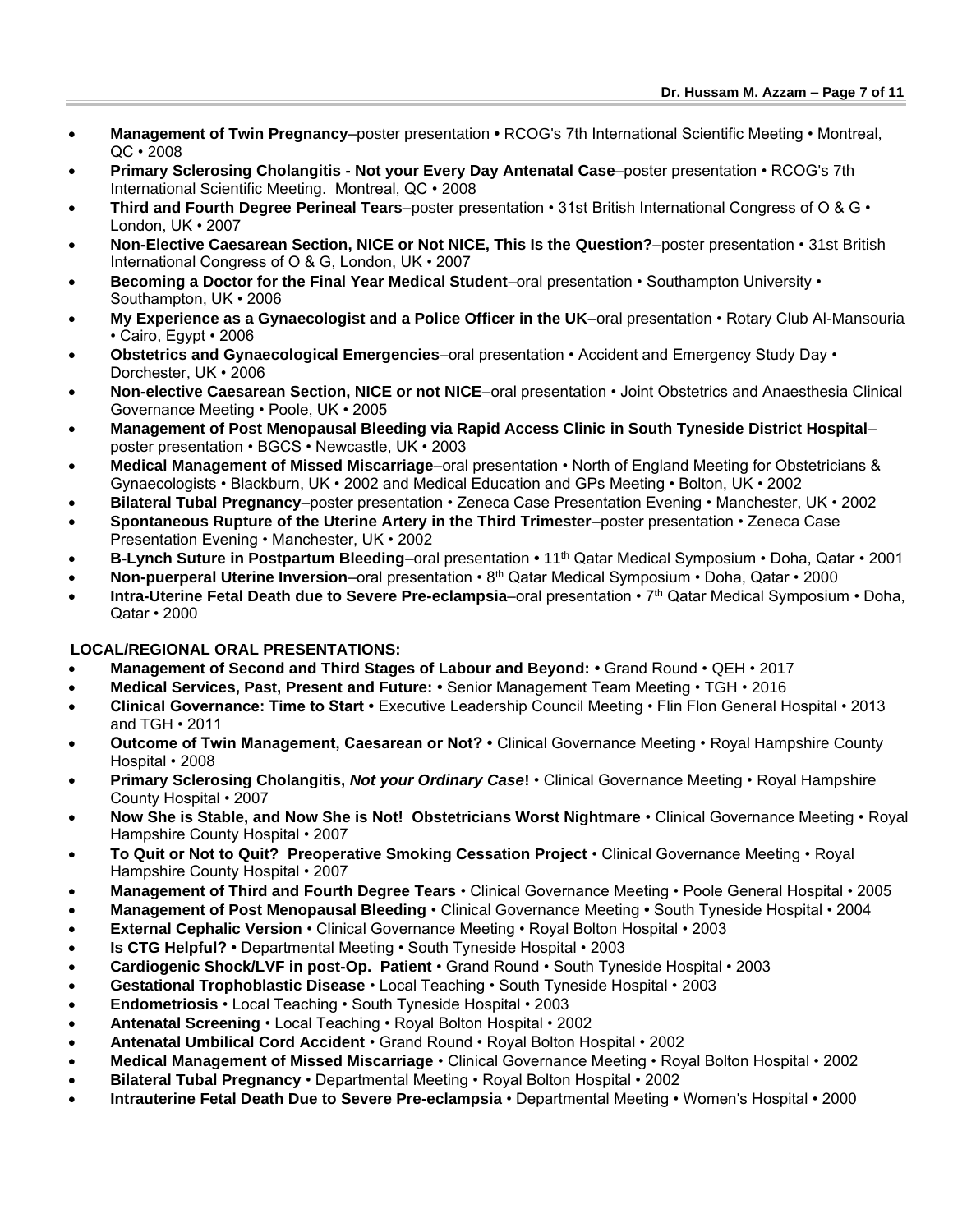## **COMMITTEE, ADVISORY COUNCIL, AND PANEL ACTIVITIES**

#### **NATIONAL:**

- **Chair and Treasurer**  Finance Committee SOGC
- **Member**  Project Advisory Group on Obstetrics Canadian Medical Protection Association (CMPA)
- **Member**  Joint CIHI-SOGC Planning Committee Canadian Institute for Health Information (CIHI)
- **Member**  Choosing Wisely Committee SOGC

#### **PROVINCIAL / REGIONAL:**

- **Member** Provincial Medical Advisory Committee HPEI
- **Member** Disaster Management Committee HPEI
- **Member** Patient Flow Committee HPEI
- **Member** Provincial Surgical Services Planning Committee HPEI
- **Member** Infection Prevention and Control Committee HPEI
- **Member** Operation Room and Surgical Utilization Committee HPEI
- **Member** Surgical Utilization Committee NRHA

#### **PAST NATIONAL, PROVINCIAL AND REGIONAL ACTIVITIES:**

- **Vice-Chair**  PMLC Manitoba Health
- **Chair**  Clinical Practice Obstetrics Committee SOGC
- **Chair** Medical Advisory Committee NRHA
- **Chair** Continuous Medical Education Committee NRHA
- **Chair** Inter-Agency Meeting NRHA and RCMP
- **Chair**  General Practitioner and Specialist Collaborative Panel NRHA
- **Chair** QEH Medical Advisory Committee HPEI
- **Co-Chair** Rural Task Force SOGC
- **Co-Chair** Complaints Committee College of Physicians and Surgeons of Manitoba
- **Co-Chair**  Family Medicine Physicians and Specialist Bridging Team Meetings NRHA
- **Co-Chair** Multidisciplinary Integrated Services Committee NRHA
- **Co-chair**  Diagnostic Utilization Committee Joint DSM & NRHA
- **Executive Director** Provincial Maternal Health Quality Improvement Team/Committee HPEI
- **Executive Director**  Provincial Paediatrics Quality Improvement Team/Committee HPEI
- **Executive Sponsor** Maternal Health Working Group PMLC
- **Executive Sponsor** Child Health Working Group PMLC
- **Executive Sponsor** General Surgery Working Group PMLC
- **Executive Sponsor** Physicians' Privileges and Credentials Working Group PMLC
- **Member**  Regional Advisory Committee Region 2 Royal College of Physicians and Surgeons of Canada
- **Member**  Executive Committee College of Physicians and Surgeons of Manitoba
- **Member** Governance Committee DSM
- **Member**  Finance Committee Salus Global
- **Member** Working Together to Improve Health Outcomes/Patient Safety Advisory Group Manitoba Health
- **Member** Advisory Council, Northern & Remote Family Resident Program U of M
- **Member** International Medical Graduates Advisory Committee U of M
- **Member**  Clinical Privileges Advisory Panel RHAM
- **Member**  Clinical Advisory Committee (ECAC) eHealth
- **Member** Specialist Access for Maternal/Child Consultation Advisory Panel Manitoba Health
- **Member** Clinical Midwifery Services Norway House Working Group Manitoba Health and U of M
- **Member**  Medical School Curriculum Development: Scientific Basis of Medicine Task Group U of M
- **Member**  Medical School Curriculum Renewal: Task Group on Scientific Basics of Medicine U of M
- **Member** Provincial Orthopaedics Planning Committee Manitoba Health
- **Member**  Bridging Generalist to Specialist Care Project Manitoba Health
- **Member** Optimization of Health Sciences Education Working Group U of M
- **Member** Transfusion Medicine Practice Committee NRHA
- **Member** Pharmacy and Therapeutics Committee NRHA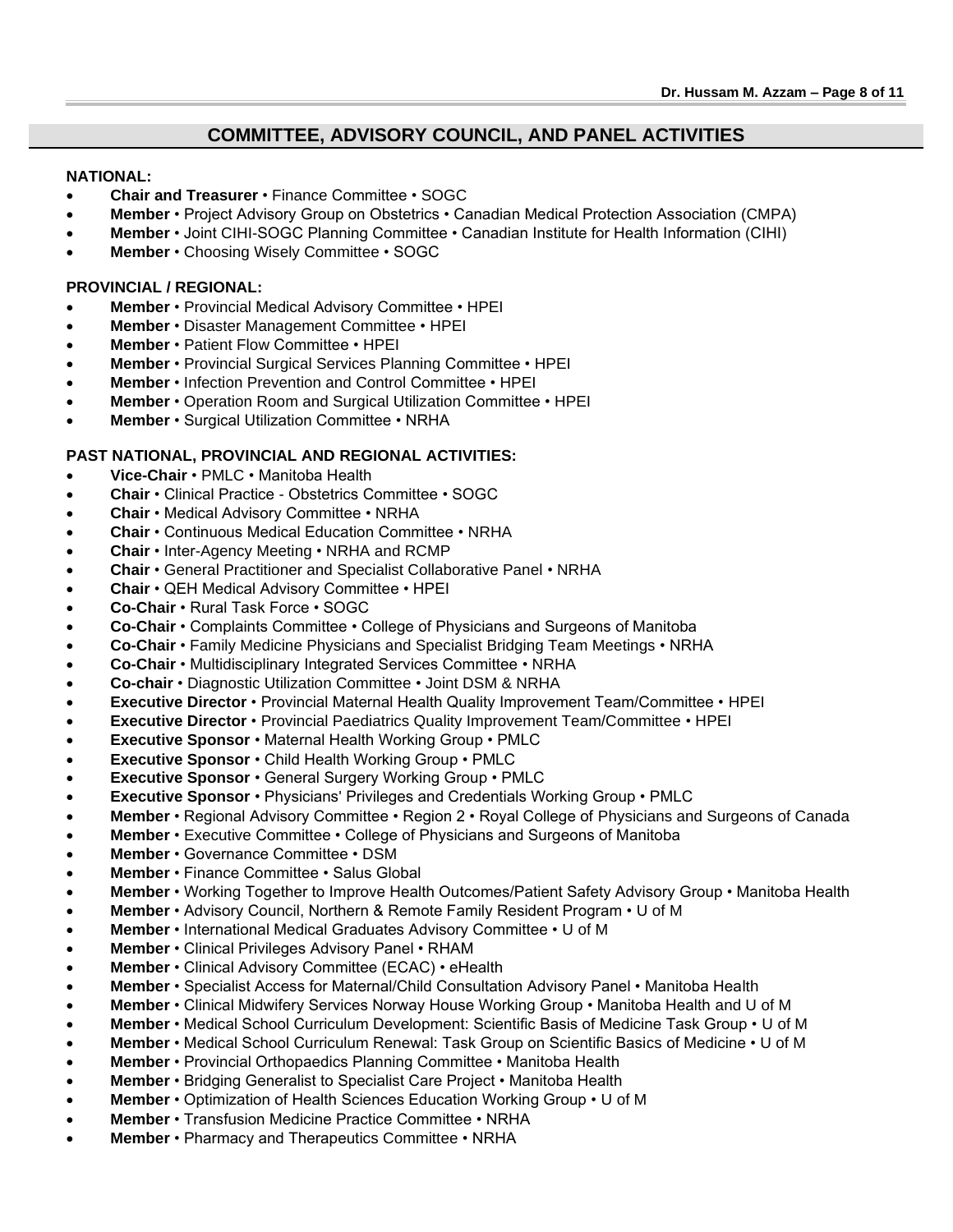- **Member** Regional Infection Control Committee NRHA
- **Member** Regional Management Meetings NRHA
- **Member** Thromboprophylaxis Committee Winchester and Eastleigh NHS Trust UK
- **Member** Labour Ward/Maternity Forum Dorchester and Winchester Hospitals UK
- **Member** Family Services Directorate's Clinical Governance Committee Dorchester Hospital UK

# **POLICY, PROFORMA, AND GUIDELINE DEVELOPMENT**

### **NATIONAL (SOGC) GUIDELINES AND STATEMENTS (2012 – Present)**

- Author, Management of Spontaneous Labour at Term in Healthy Women
- Author, Nausea and Vomiting in Pregnancy
- Reviewer, Folic Acid in Pregnancy
- Obstetrical Management at Borderline Viability
- Reviewer, Amniotic Fluid: Technical Update on Physiology and Measurement
- Author, Fetal Health Surveillance: Intrapartum Consensus Guidelines
- Reviewer, Non-Pharmacological Pain Management in Labour

### **NRHA POLICIES (2008 – 2016)**

- Medical Services Granting Privileges
- Medical Staff Appraisal
- Exam Leave Entitlement for Physicians
- Gunshot and Stab Wounds Mandatory Reporting
- Medical Staff/Physicians Clinic Schedules at NCC
- Admission and/or Assessment through TGH
- Emergency Department
- Cancellation of Privileges
- Pharmacist Privileges
- Outpatient Management of DVT/PE with LMWH
- Sample Medications
- Services Responsibility Respiratory Therapy

## **NHS UK GUIDELINES AND PROFORMAS (2003 – 2008)**

- Thromboprophylaxis in Obstetrics Guideline
- Thromboprophylaxis in Gynaecology Guideline
- Referral to Quitters Services Forms and Guideline
- Caesarean Section Proforma
- Third and Fourth Degree Tears Proforma
- Reviewer, Routine Non-invasive Prenatal Prediction of fetal RHD Genotype in Canada: The Time is Here
- Reviewer, Obstetrical Management at Borderline Viability
- Reviewer, Substance use in Pregnancy
- Reviewer, Management of Pregnancy Subsequent to **Stillbirth**
- Author, Statement om Planned Homebirth
- Medical Services Complaint Review and Follow-up
- Vacation Time for Physicians
- Continuing Medical Education Entitlement for **Physicians**
- Essential Services On-Call Physician Signature and **Designation**
- Heads of Physicians' Services
- Black Tag Chart for Locum physicians
- Management of Patient with Adverse Reactions
- Inpatient Anticoagulation
- Verbal/Telephone Orders
- Intubation by a Respiratory Therapist
- Respiratory Therapist Response to a Code Blue
- Augmentation of Labour Guideline
- Vaginal Birth After Caesarean Section Guideline
- Obstetric Cholestasis Guideline
- **Operative Delivery Guideline**
- Medical Management of Missed Miscarriage Guideline

# **PROFESSIONAL DEVELOPMENT**

## **COURSES AND WORKSHOPS**

## **MANAGEMENT AND LEADERSHIP:**

- **Physicians Leadership Focus** Physicians Leadership Institute (PLI) Zoom Virtual 2021
- **Managing disruptive behaviour** Physicians Leadership Institute (PLI) Charlottetown, PEI 2020
- **Leading Change** Physicians Leadership Institute (PLI) Winnipeg, MB 2018
- **Conflict Management and Negotiation**  Physicians Leadership Institute (PLI) Winnipeg, MB 2016
- **Physician as a Coach** Physicians Management Institute (PMI) Winnipeg, MB 2015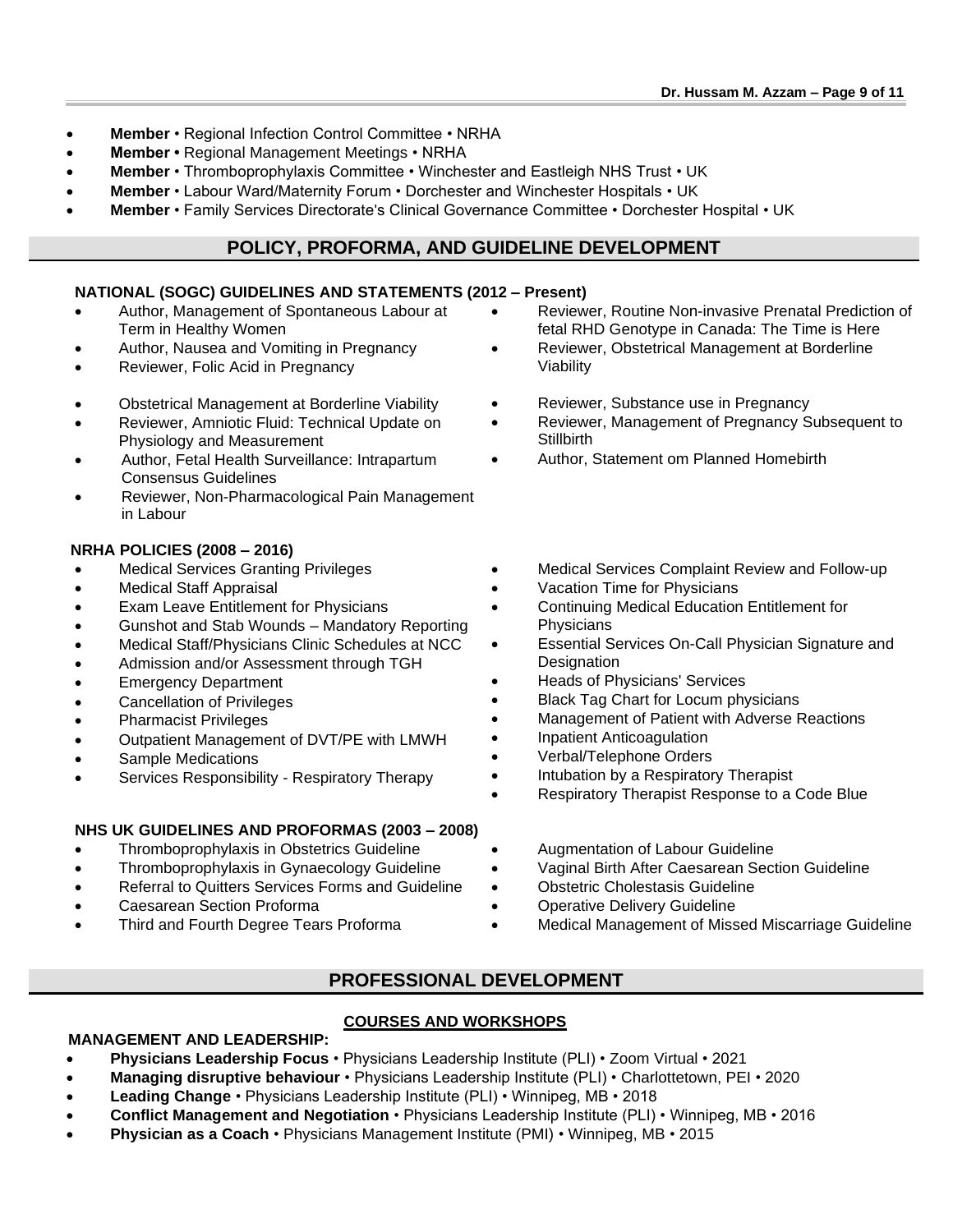- **Self-Awareness and Effective Leadership** PMI Winnipeg, MB 2013
- **Effective Governance for Quality and Patient** Manitoba Health Winnipeg, MB 2013
- **Disruptive Behaviour: Resolving Personalized Conflict** PMI Winnipeg, MB 2012
- **C-Level Leadership Training: Lean Six Sigma Principles and Tools** LTS Consulting Winnipeg, MB 2011
- **Health Ethics Level 1 Workshop** WRHA Ethics Services Thompson, MB 2011
- **Risk Management Workshop** ACOG Annual Meeting Washington, DC 2011
- **Effective Governance for Quality and Patient Safety Education Program** Manitoba Institute for Patient Safety (MIPS) • Winnipeg, MB • 2011
- **Master Classes in Adaptation in Healthcare Organizations, Accountability, Managing Priorities, Performance Appraisals and Cultural Awareness** • Dr Amer Kaissi, Ph.D., Professor of Health Care Administration at Trinity University • Thompson, MB • 2009
- **A Sense of Leadership VI: Designing an Effective Business Case** London, UK 2007
- **A Sense of Leadership VI; CV and Interviewing Skills** Old Windsor, UK 2007
- **Tools and Techniques for Project Management** Bournemouth University, Bournemouth, UK 2007
- **An Introduction to Project Management** Bournemouth University Bournemouth, UK 2007
- **Master Class in Influencing with Integrity** Southampton General Hospital Southampton, UK 2007
- **First Annual Leadership Lecture** The Wessex Professional Program UK 2007
- **The Art of Negotiation**  A Sense of Leadership V London, UK 2006
- **Leadership Development Centre** Wessex Professional Program Part 2 Brockenhurst, UK 2006
- **Lead or Be Led** Wessex Professional Program Part 1 Brockenhurst, UK 2005
- **Art and Skills in Dealing with the Public** University of Qatar Doha, Qatar 1997

### **MEDICAL EDUCATION:**

- **The Nitty Gritty of Feedback, Evaluation & Assessment**  U of M Thompson, MB 2016
- **Education Supervisor Certification**  CPSM Thompson, MB 2016
- **Clerkship Director Certification** Association of Professors of Gynaecology & Obstetrics (APGO) Amelia Island and Orlando, FL • 2011 & 2012
- **Multiple Mini Interview (MMI) Training Session**  U of M• Winnipeg, MB 2011
- **Teaching Small Groups** University of Southampton (UoS) Southampton, UK 2008
- **Teaching in Clinical Settings** UoS Southampton, UK 2008
- **Teaching Tomorrow's Doctors**  UoS Southampton, UK 2007
- **[Tomorrow's Teachers](http://www.suht.soton.ac.uk/Wessex_Courses/professi.htm#Tteachers#Tteachers)**  UoS Ampfield, UK 2007
- **Education Supervisor Development** UoS Ampfield, UK 2007
- **Understanding and Resolving Problems with Doctors in Training** UoS Southampton, UK 2007
- **Clinical Supervision of Doctors in Training: What's It All About? Assessment of Doctors in Training** UoS Southampton, UK • 2007
- **Teaching and Learning in the Clinical (Practice) Setting** UoS Southampton, UK 2007
- **Developing Your Skills as an Educational Supervisor** UoS Southampton, UK 2007
- **Course on Assessment and Appraisal** UoS Southampton, UK 2006
- **The Assessment during Foundation Program •** Wessex Institute Dorchester, UK 2006

### **CLINICAL:**

- **ALARM (instructor)** SOGC, Winnipeg, MB 2016, 2017, 2018, 2019 & **2020**
- **Fluoroscopy for Non-Radiologist** TGH, Thompson, MB 2016
- **Obtaining Informed Consent** Canadian Medical Protection Association (CMPA) Webinar 2014
- **Breast Feeding Awareness and Counselling** TGH Thompson, MB 2011
- **Update on Sexual & Reproductive Health** King's College London, UK 2010
- **Neonatal Resuscitation Provider (NRP)** Thompson, MB 2010
- **Making the Mark, Comprehensive Review in Obstetrics and Gynaecology** Toronto, ON 2009
- **Fetal Medicine Advance Training Special Module (ATSM)** RCOG London, UK 2008
- **Update on Infertility Management** Bournemouth Hospital Bournemouth, UK 2008
- **Theory and Practice of Fetal Echocardiography** Wessex Fetal Medicine Unit Southampton, UK 2007
- **Advances in Bladder Management** Rhinefield House, Brockenhurst, UK 2007
- **Paediatric and Adolescent Gynaecology** Winchester Postgraduate Centre Winchester, UK 2006